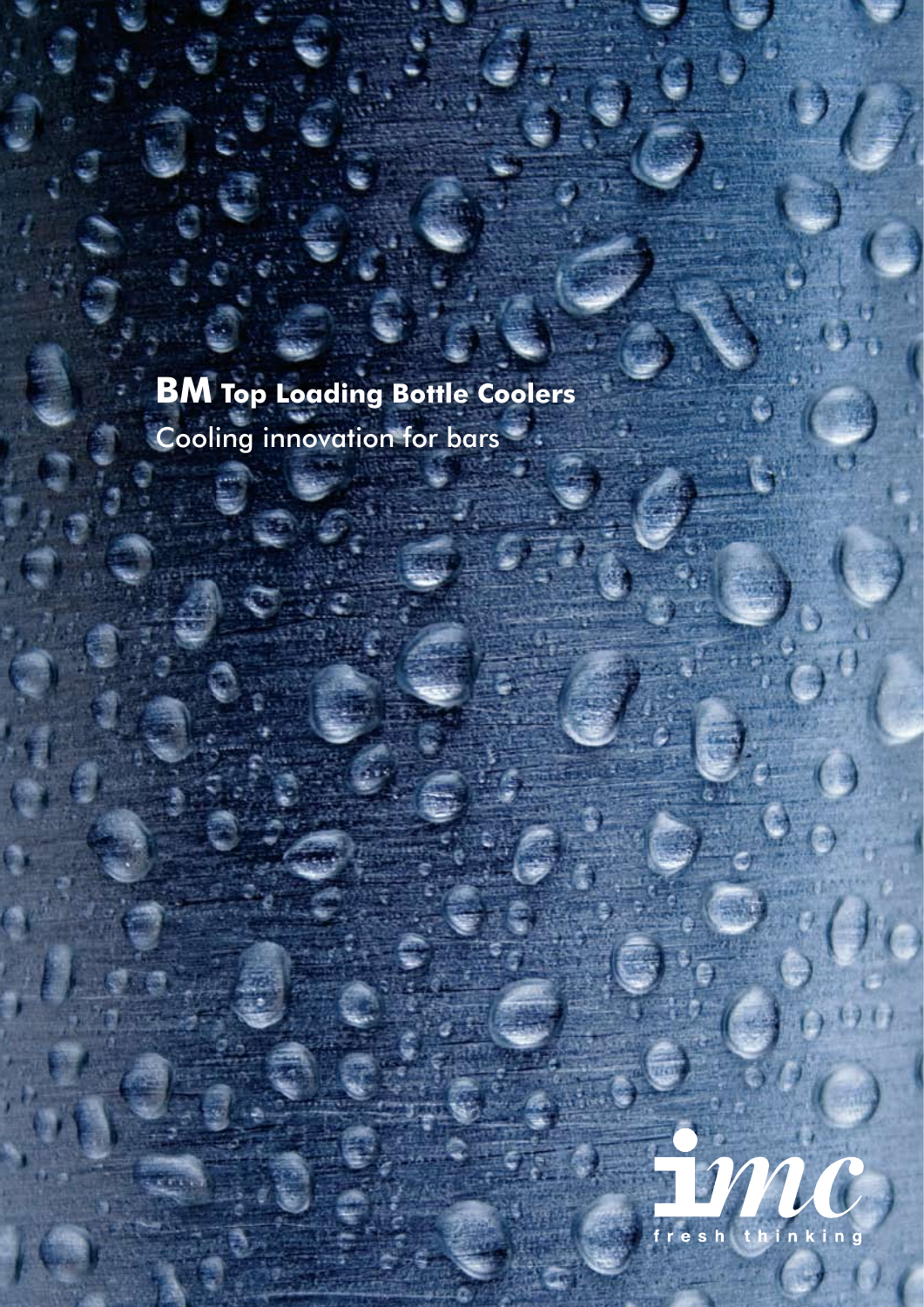## Display, performance, practicality



 $D$ 

All models are available with unique sliding glass doors to allow contents to be seen without opening. Perfect at busy times when service and stocking are paramount. The reduced opening times for the glass door option help to reduce running costs.

Rapid cooling times mean that bottled and canned drinks can be chilled and served faster, helping your staff manage customer demand especially at busy periods.



The BM range utilises the latest compressor technology to ensure rapid cooling and constant temperatures whatever the situation.



With a range of shelving and divider options the BM range allows bottles to be stored in the vertical position enabling rapid loading and serving while still maintaining the essential contact with the customer.



Designed for underbar use and to compliment our Bartender range of modular underbar systems, the BM range can be integrated perfectly into new or existing Bartender bar runs.



Available with standard front and no splashback the new BM range can be installed in any bar environment.



Conventional storage using optional dividers

| <b>Dimensions</b> | $H$ (mm) | $W$ (mm) | $D$ (mm) | <b>Capacity (330ml bottles)</b> |
|-------------------|----------|----------|----------|---------------------------------|
| <b>BM70 STD</b>   | 875      | 700      | 560      | 140                             |
| <b>BM70 BT</b>    | 950      | 700      | 560      | 140                             |
| <b>BM100 STD</b>  | 875      | 1000     | 560      | 210                             |
| <b>BM100 BT</b>   | 950      | 1000     | 560      | 210                             |
| <b>BM140 STD</b>  | 875      | 1400     | 560      | 308                             |
| <b>BM140 BT</b>   | 950      | 1400     | 560      | 308                             |